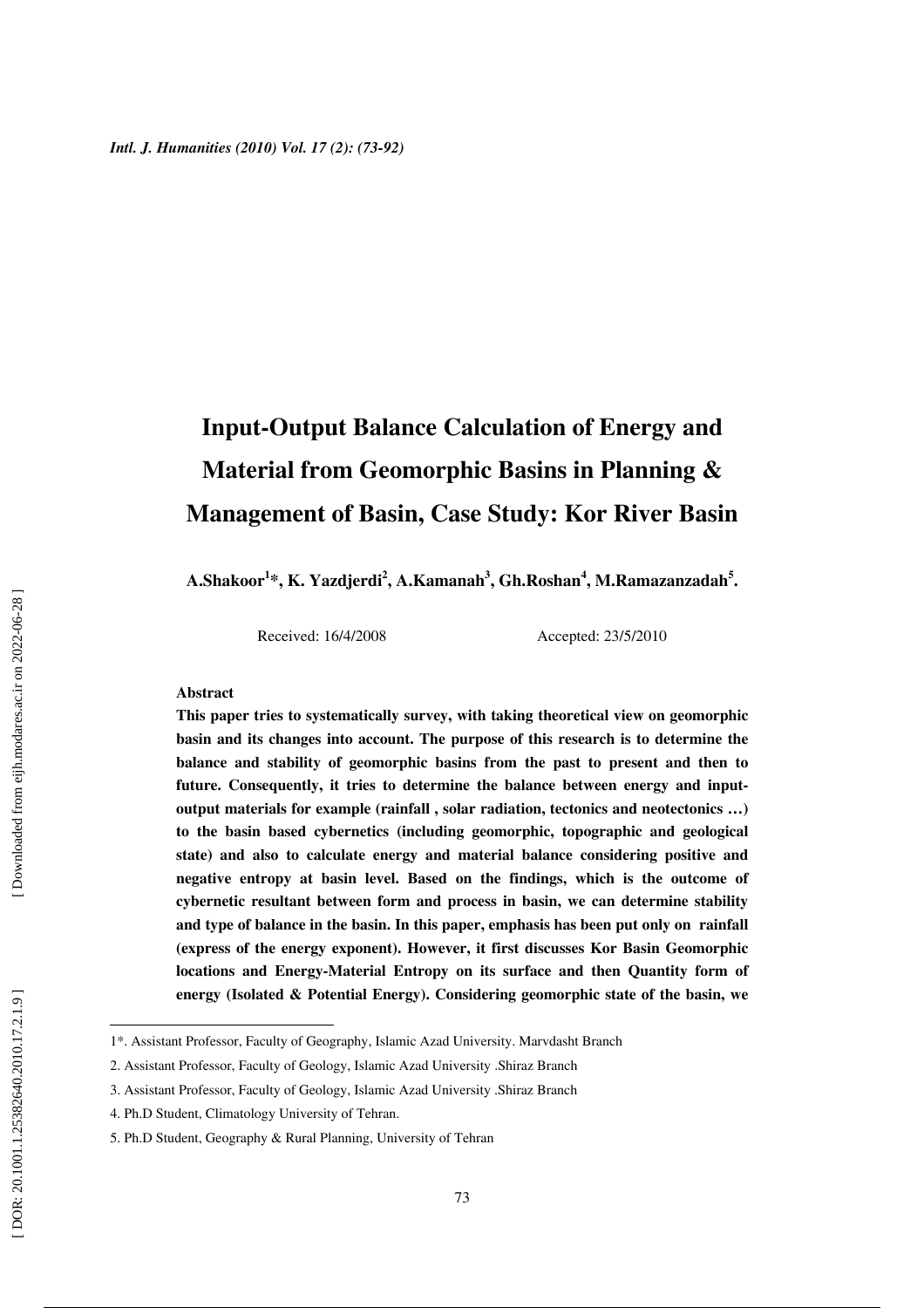**can determine the best planning method from all systems (planning, risk management and crisis management) for basin that neither requires a great cost nor causes disturbance in stability and geomorphic balance while being the optimal process. In Kor geo planning, we are encountering and determining two dimentions: (Y dimension, for geomorphic change for example throughput topogeraphy geradient formations on Kor Basin and X dimension, for rainfall discharge range on Kor Basin rivers out let only and only on fiat paper surface), but in Kor geo management, we represent at least three – dimensional ordered, for example topogeraphy gradient for Y coordinate and rivers discharge quantity for X coordinate and absolution geography location (for space point Z coordinate). Consequently, Kor River Basin can be studied based on two scientific metod : I . Planning & II , Management .** 

**Keywords: Geomorphic, balance, input, output , Management , Planning .** 

#### **1. Introduction**

Changes of earth's crust, especially in quaternary, is much important for geomorphologists, since it can be effective in human structure. On the other hand, man can be affected by this structure and the resultant of these actions and reactions can show a point to managers and planners that under the title of determining various stabilities and region balance, they can take a process of development and utilizing it together with scientific or even fuzzy logic (Siler . 2005 ). So in this way, the human and nature will have the most comfort and the least instability. Therefore, the present paper is an attempt to study geomorphic basins from systematic theoretical view to achieve the following goals:

First: Studying mobilization and stability threshold of basin to determine the effect of future climatic changes and fluctuation and its geomorphologic effects.

Second: Calculating the extent of input material and energy to the basin and studying its output to identify the reasons for occurrence of land-form and that how these forms can affect the environmental engineering and basin structures (Barthes, 2002). As it was mentioned, the applied scientific method in the recent research is the systematic geomorphologic approach of basin process in the form of structural changes which occurr during basin evolution and that help researcher provide a model based on reasonable foundations because:

Firstly: The evolution of landscape in geomorphic basins has been made in a time interval so longer than human life.

Secondly: In diverse nature of basins, the erosion has destructed the evolution of landscape.

Thirdly: Very different theoretical methodologies can be used in the study of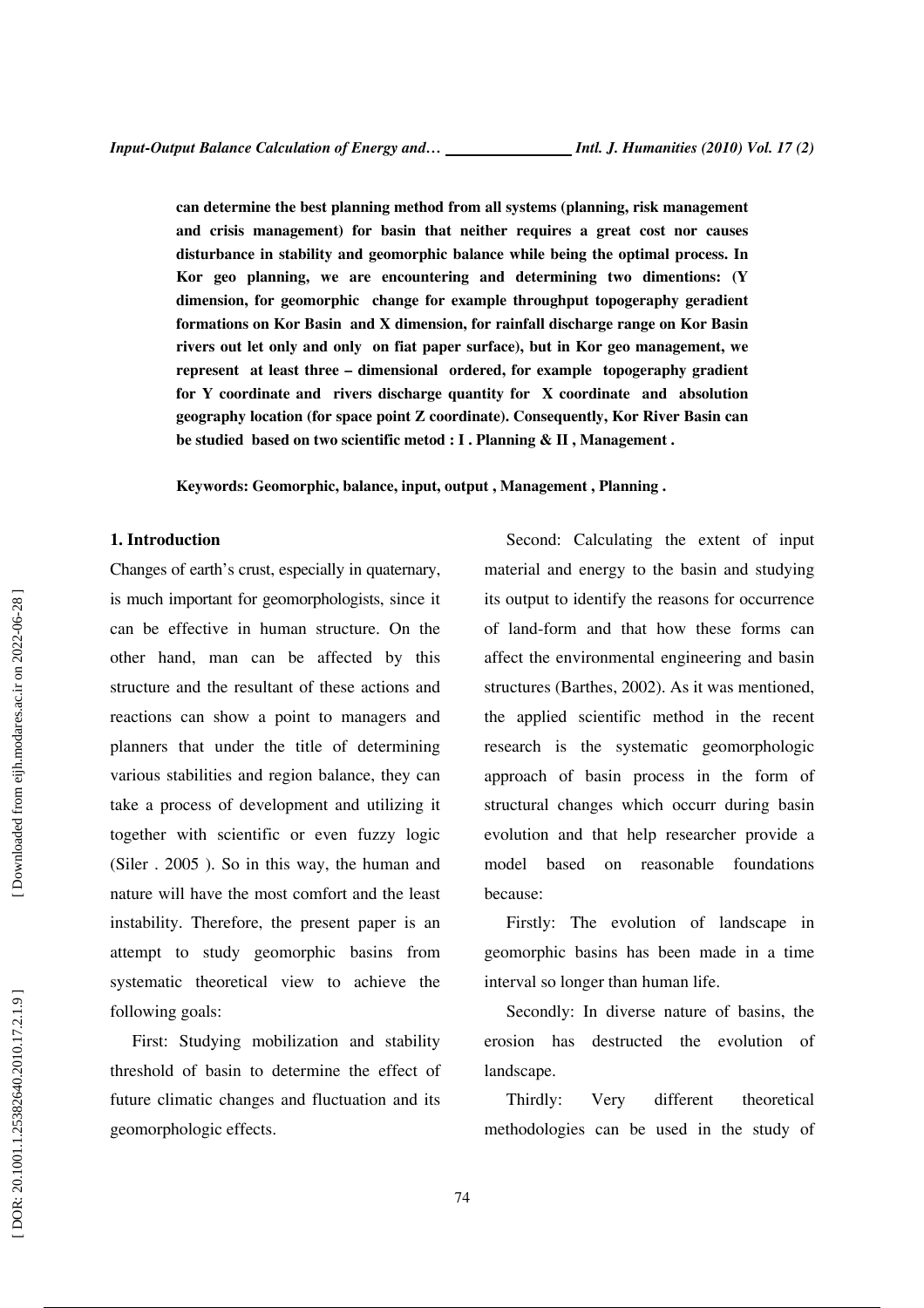geomorphologic changes of basin. For example, we can mention methodologies from Davis theory (Davis, 1899: 490) to earth crust motions in regard to landforms of "Kor" basin from Walter Pank theory (Penck, 1924) or the study of geomorphologic process of basin in time from Laster King (King, 1953: 240) or applying methodologies of models related to Hack time (Hack, 1975: 90) on basin.

In geomorphic research, basins can be studied taking three approaches: 1) Historical approach "Morris Davis and his followers". 2) Catastrophism "extent of events based on their frequencies". 3) Systematic approach "balance between energy and input-output materials from geomorphic basins [One of the well-known frameworks and approaches in geomorphology is systematic approach. This approach which is sometimes named "Functional Geomorphology" has been brought forth from Gilbert's time (Gilbert, 1877). However, systematic approach which was proposed by Bertalanffy, Ludwig von. (1973) and permitted to be published a year after his death, made a great change in evaluation framework of phenomenon]] Smally and Vita-Finzi (1969) suggested that the concept of system in contemporary geomorphologic literature has been proposed in the concept of thermodynamics of the moderns (Strahler, 1952, 1950). Systematic modeling has also been a reality which was proposed in 1960s with the effort for developing quantitative geomorphology Chorley (1962) provided preliminaries for applying systematic models in geomorphology. The easiness in expressing the concepts of this model in the framework of quantitative values caused these models to be applicable in geomorphology. Strahler used the term "system" in geomorphology as a method in thermodynamic analysis, however, at that time, he said nothing about Bertalanffy issues. Hack discussed on Strahler disquisition and expanded his explanations in systematic approach in a new concept which was later known as "Dynamic Balance Hypothesis" (Hack 1960: 88). Till that time, none of these two deal with philosophical basis of systematic cognition which had been composed and explained by Bertalanffy, but in 1962, Chorley suggested some valuable points in the concept of system in geomorphology by publishing a disquisition in United States Geological Survey (USGS). Chorley explained Strahler and Hack's ideas and in fact he proposed fundamentals of the concept of system in geomorphology.

## **2. Geographical Position of 'Kor' Basin and Energy-Material Entropy in Geomorphic System & its Role on Balance and Basin Stability**

"Kor" river basin with an area of  $21400 \text{ km}^2$ has been located between latitude of 29.289° to 31.271° and longitude of 51.625° to 53.844°. In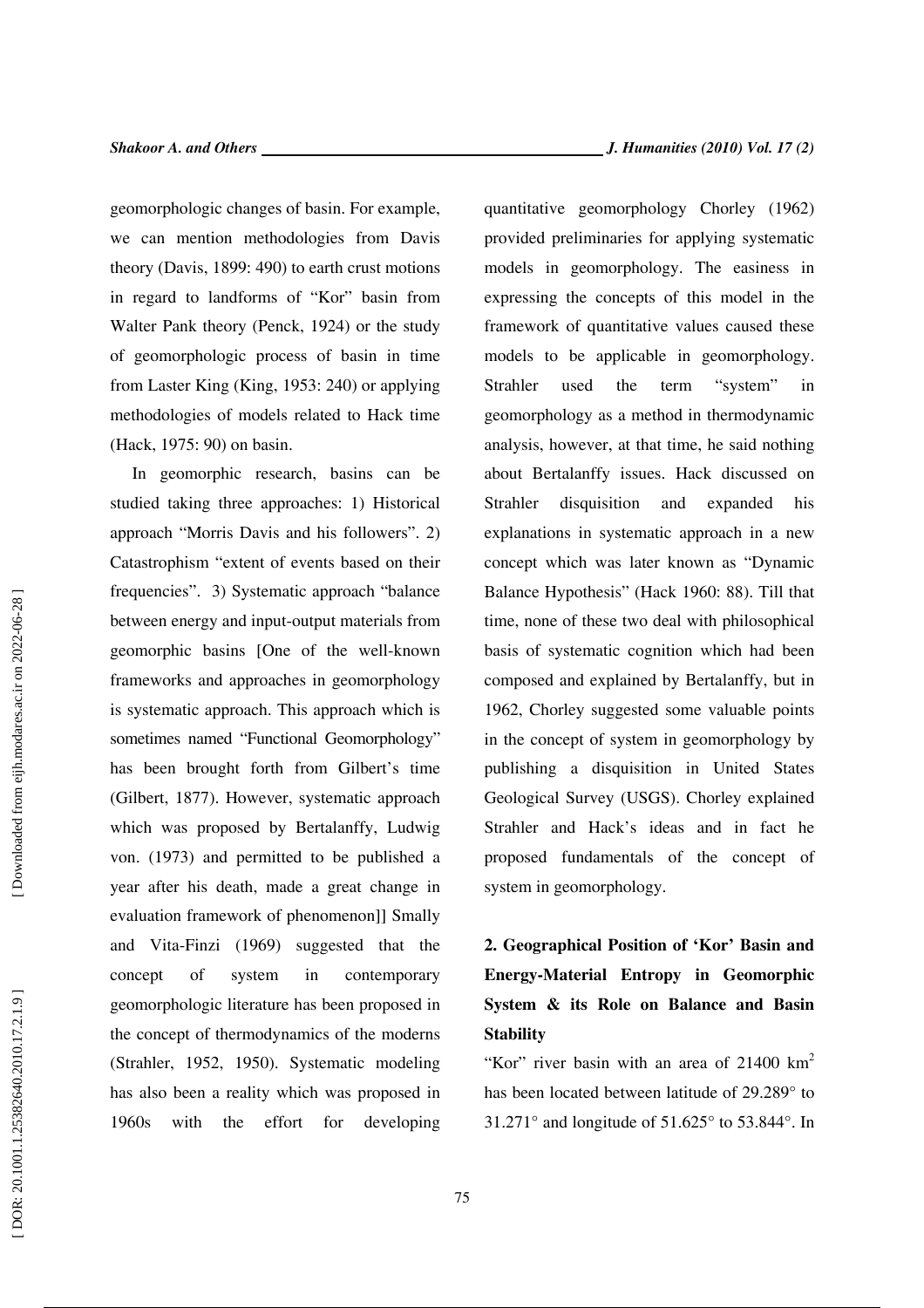other words, the extension of this basin in latitude and longitude is 1.982° and 2.739°, respectively. The extension of basin is in general direction of Zagros Mountains (Northwest- Southeast).

Entropy means the rate of decrease of input material and energy to geomorphic system. In geomorphic basin, entropy can be divided into two parts; positive and negative entropy. In fact, entropy should be known as a logarithmic probability from thermodynamics of a system. A system shows the least entropy when it has a good order.

Here, the term "Positive Entropy" is used, when the system trends to the least entropy and increase of order and this concept is parallel to negative feedback in the basin. The released energy in system can produce work and may result in distortion in geomorphic systems. In contrast, "Negative Entropy" is used for a state of system in which disorder is increasing (positive feedback). In this state, material and energy gradient has a great intensity (Ramesht, 2001). Also relieves are seen in some geomorphic basins. The morphology of these relieves is shown as flat plains with a collection of dispersing point channel network that in fact indicates networks which really proceed distribution of water strength in basin level, raise water dispersion and spread level and as the result, cause the increase of evaporation level in one side and decrease of flow power in the other. These energy levels approach the basin potential to positive entropy and this principle promote the basin to balance (Morris, 1988: 138). However, collective effect of these consuming subsystems in positive entropy of energy besides having an influence with input solar radiation which plays the role of a rail quantity, takes upward movement. The residence basin of these subsystems is mostly alluvial deposits and fine grains of plains. In other words, decreasing of main river power by these subsystems is mostly attributed to the increase of evaporation than penetration level (Allen, 1974).



**Figure 1** GIS Location of Kor Basin in Iran and Fars Province.

#### **3. Methodology**

The systematic thought in the study of geomorphic basins is based on this principle that geomorphologist looks at the basin as an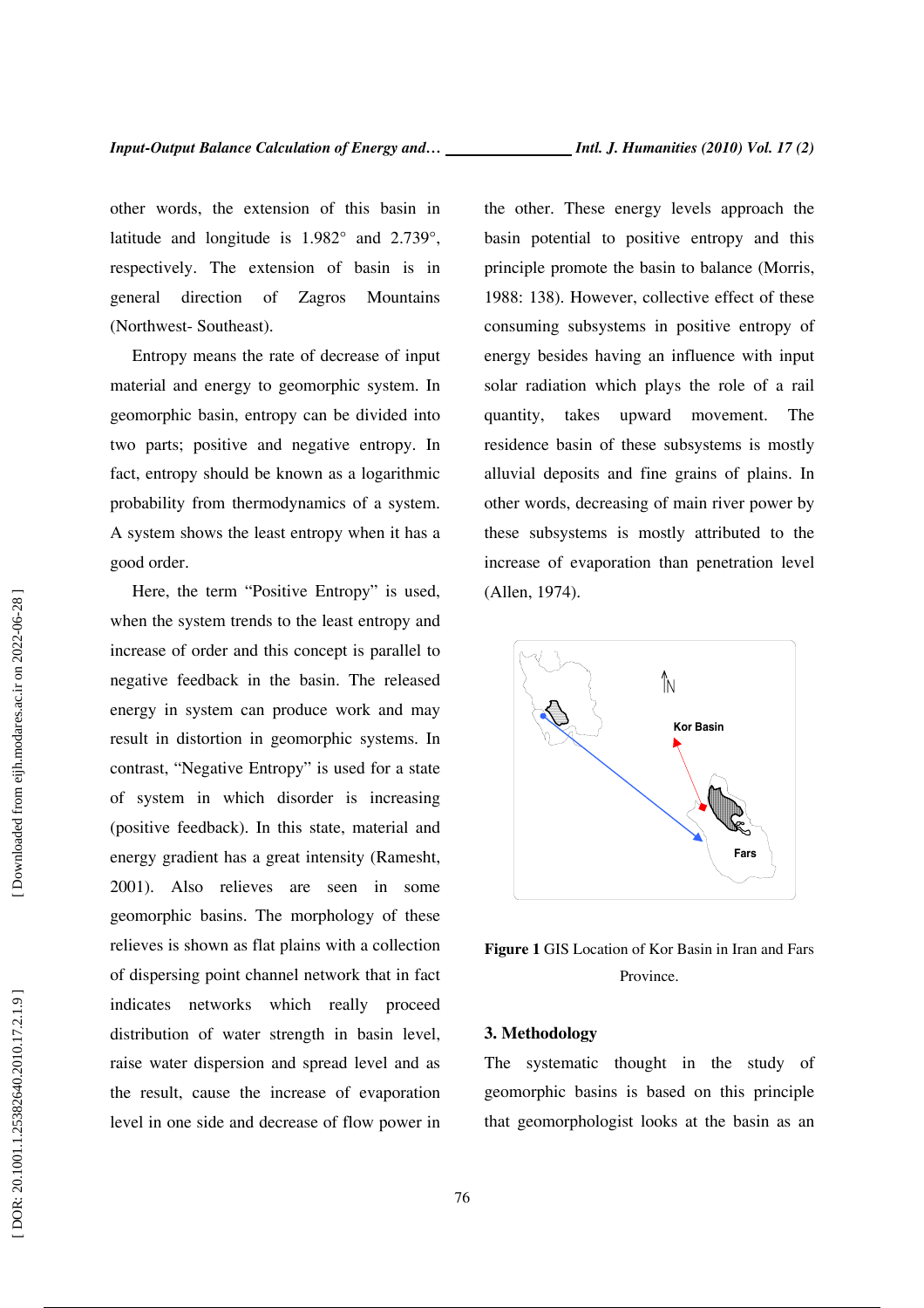algebraic function that is defined by geologic condition and specially internal force of earth and tectonics. For example, if we consider the following hypothetical functions as indices of morphic systems of hypothetical basins:

$$
\mathbf{F}\left(\mathbf{x}\right) = \mathbf{X} + \mathbf{100} \tag{1}
$$

$$
F(x) = 1/(X-100)
$$
 (2)

$$
\mathbf{F}\left(\mathbf{x}\right) = \mathbf{0.5X} \tag{3}
$$

though operation of each function is determined by  $F(x)$ , each function does particular reaction on its input concerning the method of its throughput that is x variable. This principle expresses the response of geomorphic basins to its inputs. In other words, if each of the above functions is algebraic expression of morphic landscapes of three basins, supposing that X variable is rainfall and in the case that annual rainfall in each three basins is considered 100mm, the first basin would reach dynamic balance, since by injection of these 100mm of rainfall to the first basin, throughput structure of the basin such as geology composition, permeation and evaporation … is in such a way that this input variable makes 200-unit changes on the proposed basin. But if such an input is injected to the second hypothetical basin, will lead to imbalance of the basin, because we will face a situation in which the basin throughput will lead function to infinite (ambiguity). Geomorphic environment in the third function will decrease the effect of 100 mm of rainfall to the half, or will lead the basin to thermodynamic balance. So, one of the features of models in systematic device is the use of special symbols and factors for expressing type of concepts and existing relations and some dominant processes in systems. Many researchers have tried to create special symbols to express such concepts. Using these factors and symbols in these models, is in fact, the use of mathematical symbols or instructions related to sets and such symbols. Based on these models, in study of basin we can use factors such as input, output, information saving and arrangement and material and energy in geomorphic basin as factors of the selected model to study basin by simulation of basin drainage of pyramid structures in applying systematic thought. We can put these factors in four groups that are: A) basin inputs (precipitation on the basin, received radiant energy from sun, and finally internal forces of earth which cause tectonic movements on the basin). B) basin outputs (evaporation from basin due to solar radiation that in fact is a kind of outflow of material and energy from basin level, output of basin rivers to general base level of basin and finally the most important output of basin that are present landforms in basins level) (Ramesht, 2007: 31 – 48 ). In fact, by comparing inputs and outputs of a geomorphic basin, the results will be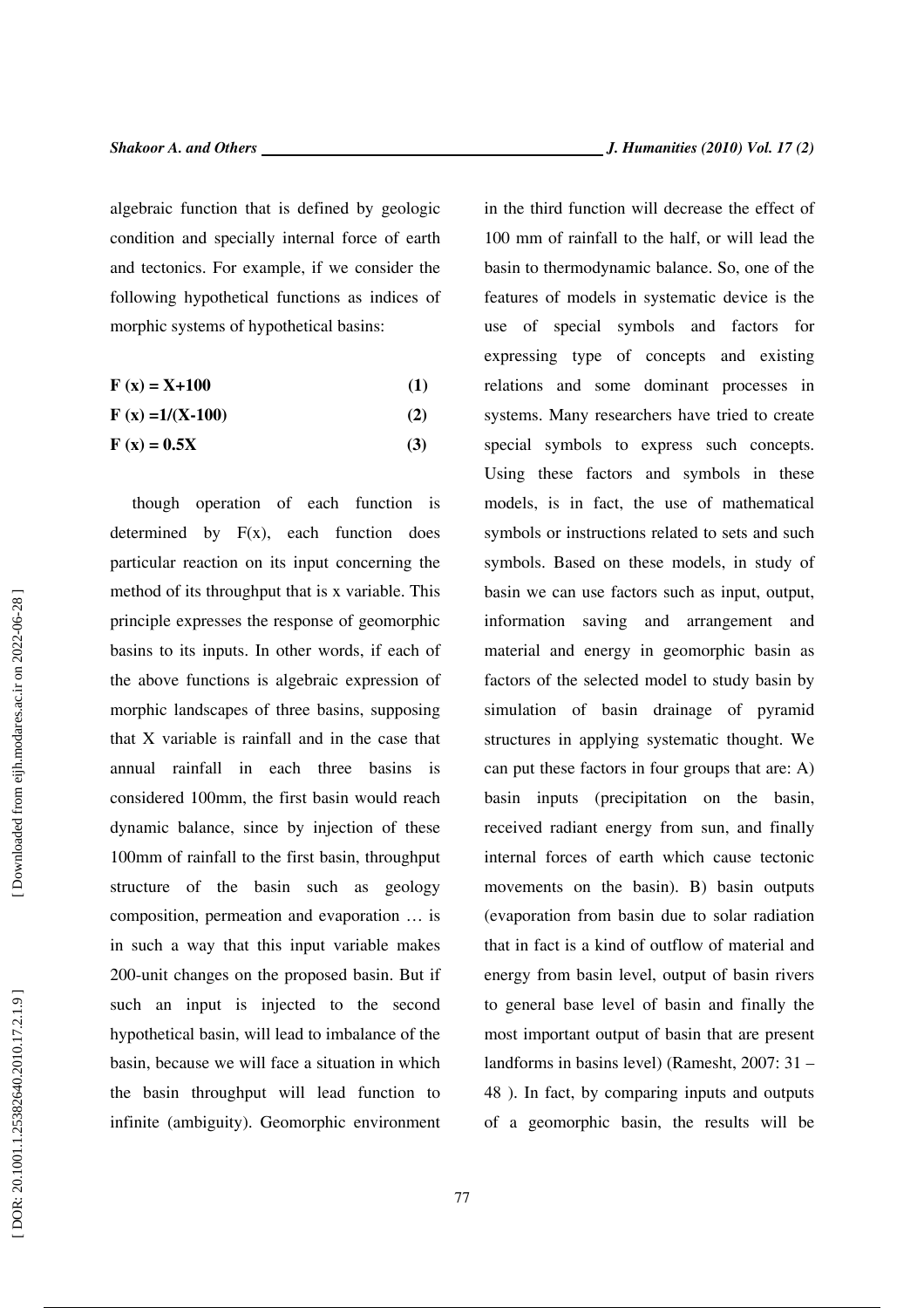apparently proved. C) throughput or system regulators (basin slope, permeability of basin, evaporation rate, vegetation cover, human efforts in utilization of basin environment such as dam construction, industrial and agricultural utilization) that are information or processing system of basin and saving material and energy in basin and finally channel structures control material and energy flow in basin. D) Subsystems of a geomorphic basin and their throughput cybernetic function, usually geomorphic basins of rivers greater than 2000  $km<sup>2</sup>$  include several sub-basins(Joyce, 2004). Finally, all these sub-basins enter the general base level of basin together after discharging their debit in the main river. These sub-basins can be divided into consuming, stiffer, isolated and topographic sub-systems that each group represents a clear feature in cybernetic of material and energy transfer in the basin.

## **4. Quantity of Input Potential Energy in Ground Level of Geomorphic Basins:**

For example, precipitation is one of the most important input of energy and material to a geomorphic basin. The average of rainfall in river basins is the rate of annual precipitation that this amount is a mass of material which is injected to basins. This mass put a potential energy to the basin which is completely accountable for the entire basin based on joulescale. It is clear that this amount of energy is a remarkable amount. While this calculation is usually considered with average rainfall of the basin and other factors such as threshold rainfalls with long-term return periods are ignored. Also there is no sign of mean height of basin that has a very important role in the type of material movement in basin level. So to calculate potential energy of basin, we should consider the resultant of factors as rainfall depth, mean height of basin, the rate of rainfall and also time distribution of rainfall (Halliday, 1987). Then we can calculate input potential energy to the basin based on the following equation:

#### $EP = mgh$  (4)

In the Equation 4, (EP) is potential energy, (m) is mass of input material (here basin rainfall during year) in kg., (g) is gravitational constant that is 9.8 m/s<sup>2</sup>, (h) is mean height of rainfall on the basin (average distance of rainy clouds from basin level). In addition of this equation , there is a sun radiation function of energy that can be positive or negative effect on EP . On the other hand, in the rainy area this effect is negative because sun radiation energy is used for evaporation so this factor reduce the total quantity of energy. In the dry are, this effect is positive because sun radiation energy is increase the total temprarture . The sun radiation function of energy is calculated from :

$$
E(s) = I.*60*12*365.25*(cos\Theta)*a
$$
 (5)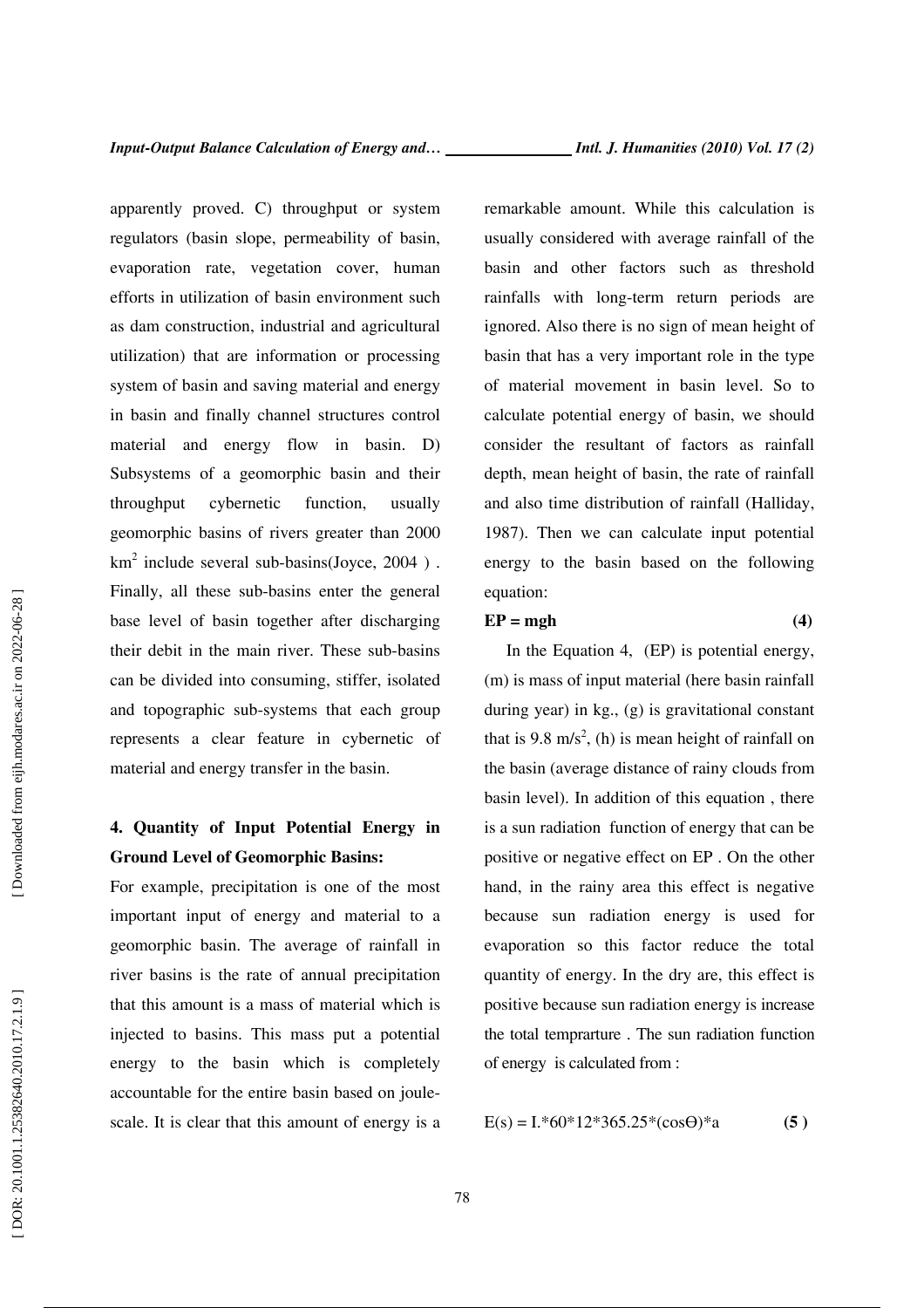In the Equation 5, (I) is net solar radiation , ( Ө) is area latitude and E(s) is total energy of solar radiation in calory dimention for total surface basin and  $(a)$  is basin area in  $(m^2)$ .

$$
NTE (b) = EP + Es - eE - p \tag{6}
$$

In the Equation, (5) NTE (b) is net total basin energy (EP) is basin potential rain energy , Es is The sun radiation function of energy , eE is evaporation energy and ( p ) is infilteration facior .

#### **5. Isolated Potential Energy on Basins:**

It includes a percent **Isolated Potential Energy**  of total basin area that input material and energy precipitate on its level as rainfall and also water that enter it through rivers inlet. This part of basin is in fact holes that have made independent sub-basins in geomorphic systems and in practice cause that special parts of runoffs of the main basin are gathered in them and prevent them to join the main basic level of basin. In fact, in the first phase, these holes keep rainfall on them from basin and prevent its movement to the lower parts and in the second phase keep water flows injected to them through upper inlets instead of transferring them to the lower sub-basins or main inlet of the basin. In other words, after receiving input material and energy, these holes keep it in themselves and if the conditions are provided, seek threshold limit for overflow and transfer material and energy. This transfer is completely normal, but the main point is time delay that is occurred in this cycle. In other words, if in the first phase, input amount of these holes entered the cycle of geomorphic system, perhaps it would cause change of balance system in the whole basin.



GIS Isolated area of Potential Energy on Basins

## **6. Potential Energy( for example ) Produced from Rainfall on Kor Basin:**

The average annual rainfall on Kor Basin is 318 mm. The maximum annual precipitation is seen in the northwest of Kor Basin. By moving eastward, the amount of rainfall will be reduced. A rainy cell has occupied more than 600 mm of northwest of the basin, while, the great part of eastern area of the basin is between isohyetal 240-280 mm. Based on the metric plan, the weighted average of annual rainfall on the basin has been accounted for 318 mm. It is understood that about 11000 km out of 21000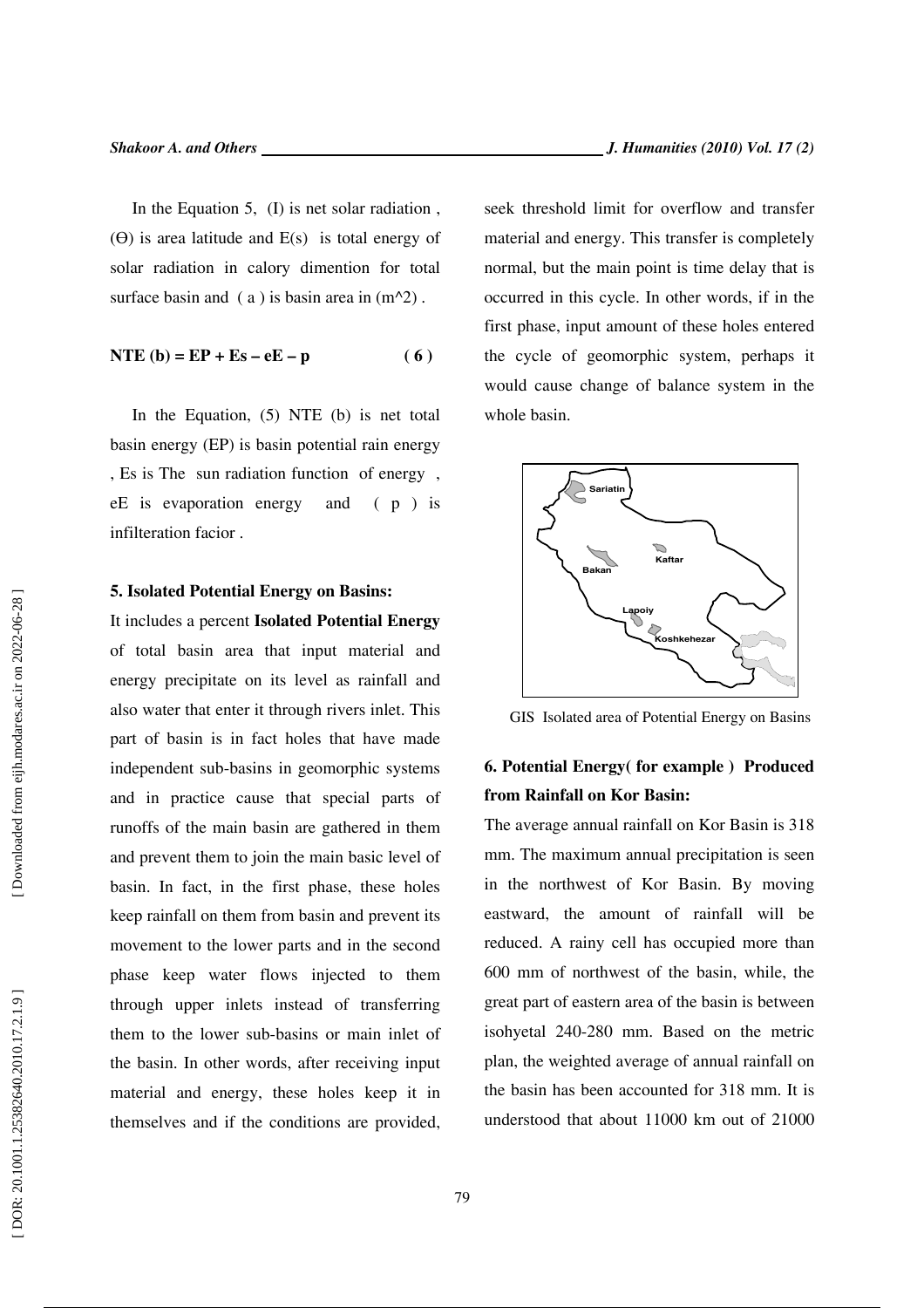km of the total area of Kor basin, has annual rainfall less than 300 mm and this area is mostly in the east side of Kor basin. If we multiply



GIS Yearly Rainfall area land on Kor Basin

this average rainfall to the total area of the basin, we can calculate the total input mass to

the basin. Then we can reach to input potential energy to the basin:

#### **EP= mgh**

| 318:1000=0.318 rainfall to the basin in meter                       | (7)  |
|---------------------------------------------------------------------|------|
| 21400*1000000= 21400000000 area basin in square meter               | (8)  |
| 21400000000*0.318=6805200000rainfall to the basin in m <sup>3</sup> | (9)  |
| 6805200000*1000=6805200000000weight mass of rainfall in kilogeram   | (10) |

In order to calculate input potential energy to the basin, mean height of rainfall on the basin should be also calculated while considering type of rainfall on the basin (Kaviyani and Alijani, 1998: 200). So, by having the required variables, the amount of input energy on the level of Kor basin during year will be as follows: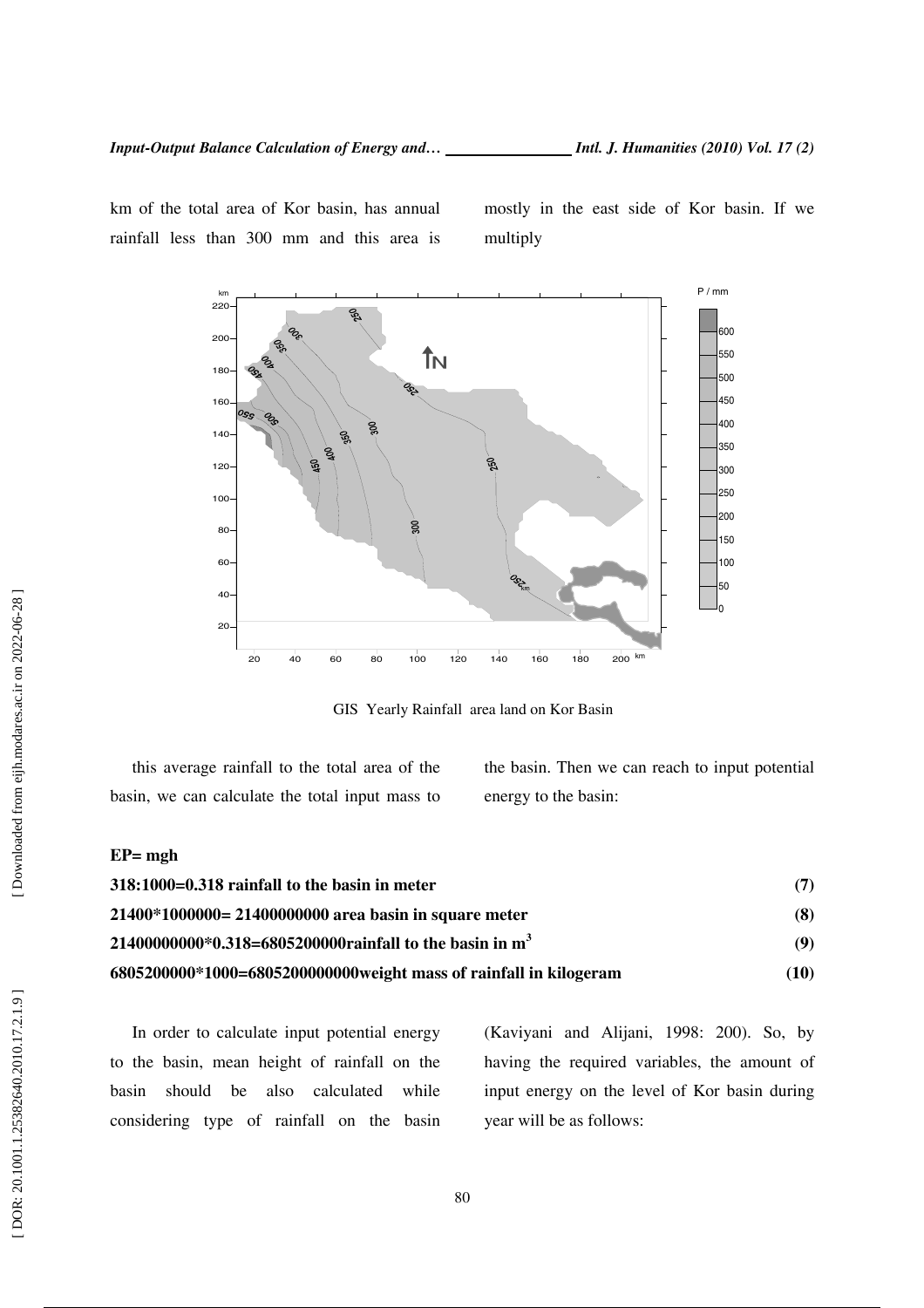| 68052000000000 <sup>*</sup> 9.8 <sup>*</sup> 2300=1.53(exp)17 Potential energy on the whole part of Kor basin (joule) | (11) |
|-----------------------------------------------------------------------------------------------------------------------|------|
| 1.53( $\exp$ )17:21400000000 = 7167700 Potential energy for each m <sup>2</sup> of Kor basin during year (joule)      | (12) |

when each energy joule unit is equal to10 000 000 ergs, so potential energy on Kor Basin due to mean annual rainfall is equal to 1.53(exp) 24 ergs that this amount of energy is equal to the energy released by explosion of 153 000 megatons of TNT, in other words, this amount of potential energy is equal to the energy of 153 atomic bombs with the power of 1 megaton TNT (Halliday, 1978: 133). Of course it should be noted that this amount of energy can not directly act on geomorphic forms of Kor Basin, but it is distributed in the form of a very delicate cybernetic function on basin level. In other words, however energy of solar radiation is one of the main energy input in the level of Kor Basin, it plays vector role in input energy balance to the basin, because increase of evaporation will cause quantitative decrease in the function of this amount of input energy produced by rainfall during year , the vector role of solar radiation on Kor Basin surface is reduced by evaporation .

#### **7. Isolated Potential Energy on Kor Basin:**

From the total 21 400  $km^2$  of Kor Basin, 2900  $km<sup>2</sup>$  or 13.5% of the basin keeps in isolation input material and energy to the basin that falls as rainfall and also water flow that enters them

through running water network. In fact, this topographic model is applied to holes that have made independent basins in Kor basin and practically cause that special parts of runoffs of Kor main basin are gathered in them and prevent them to join Kor main base level (Bakhtegan Lake). A clear sample of this model can be seen in Kafter Lake, Bekan, Lapooei and Kushk-e Hezare plains and their drainage basins (Table 1). In their first phase, the level of these topographic holes keeps rainfall from basin falls on them and prevents their movements to the lower parts. In other words, from 1.53(exp **)**24 ergs of potential energy on the basin,  $13.4\%$  of which, equal to  $2.05$ (exp) $23$ ergs, 20 500 megatons of TNT or 20 atomic bombs of 1 megaton is kept in the cycle of Kor water system in isolation. Besides this amount we should add the amount of water that is entered to these holes through runoff network.

In the next section, in a general analysis, this important factor will be generally discussed. These sub-basins keep inputs after receiving them and if the conditions are provided, seek threshold limit for overflow and transfer material and energy (water). This transfer is completely normal, but the main point is time delay that is occurred in this cycle.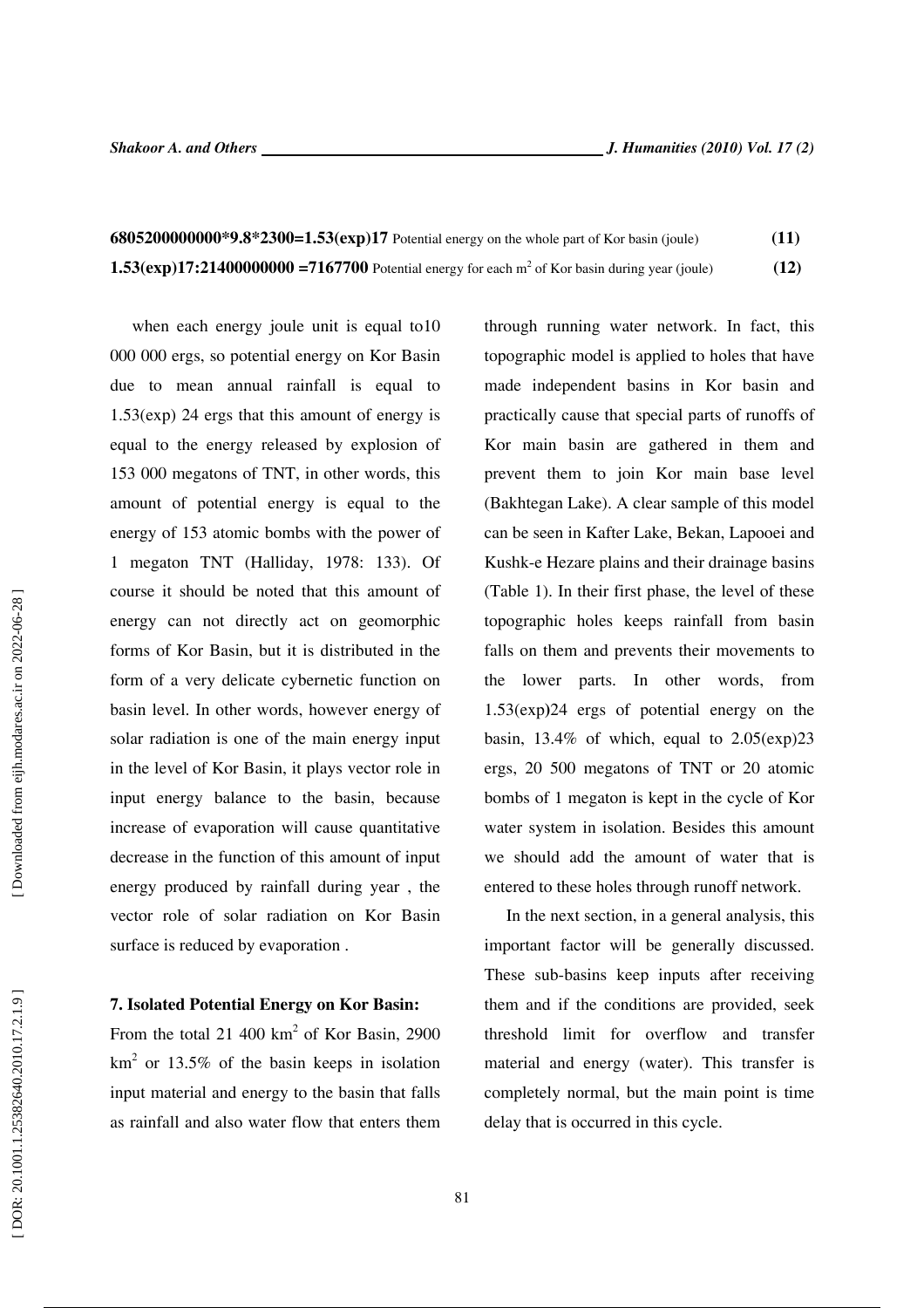

**Figure 2.**GIS Topographic situation of Kor River Basin**.** 

## **8. Consuming Topographic holes and their Roles in Positive Entropy of Potential Energy of Kor Basin:**

In the south and southeast of Kor Basin, while relieves are stretched to plains, we face a collection of dispersing point channel network. These networks that proceed distribution of water strength, raise water dispersion and spread level and as the result, cause the increase of evaporation level in one side and decrease of flow power in the other side. It should be noted that the area of these cells alone is 2829  $km^2$  or (13.2%) of the total area of basin that this area directly approaches Kor Basin to positive entry with [20.02(exp)23] erg (potential energy). The number of these topographic cells is more than other topographic cells and they compose less than half of topographic holes of Kor basin (10 cells). However, the cumulative effect of these consuming topographic holes in positive entropy of energy will have a vector state in influence quantity with internal and external vector total besides having an influence with input solar radiation that plays the role of a bar quantity, (multiplying solar radiation quantity either in the role of scalar physical function or in the role of vector quantity). However, since the residence basin of these cells is mostly alluvial deposits and fine grain of plains, languishing of main river power by these cells is mostly attributed to the increase of evaporation level than penetration.

| Isolated topographic cells | Area $km^2$ |
|----------------------------|-------------|
| Sarteen                    | 975         |
| Kaftar                     | 558         |
| Bakan                      | 210         |
| Lapooei                    | 890         |
| Kushk-e Hezar              | 228         |
| Total                      | 2871        |
|                            |             |

|  | Table 1 Isolated topographic cells in Kor Basin |  |  |
|--|-------------------------------------------------|--|--|
|  |                                                 |  |  |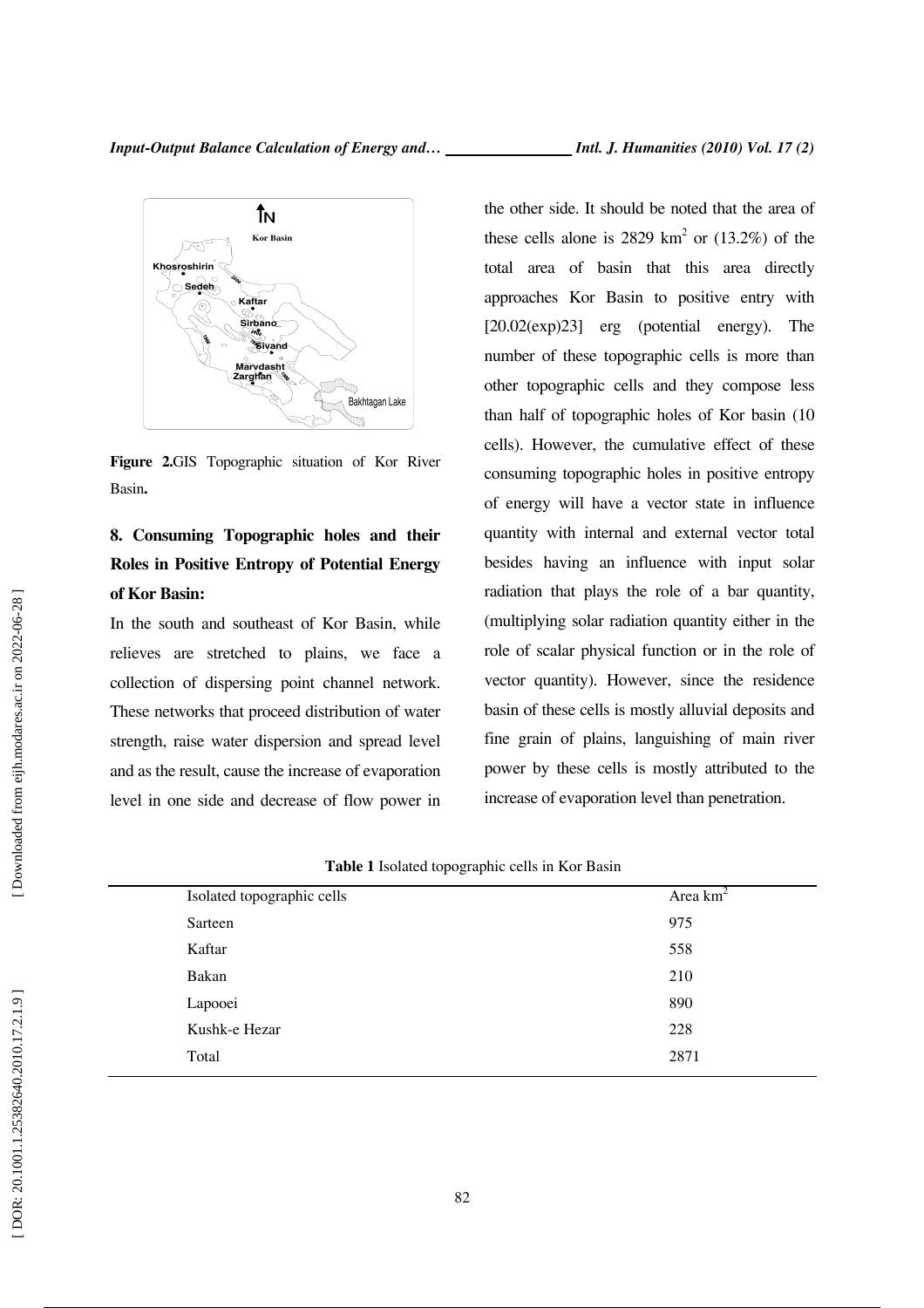#### **9. Kor Geomorphic Planning attribute**

In Kor geo planning form , for example we are encountering & determining of two dimentions:  $(Y = Q$  dimension, for discharge range on Kor Basin and  $X = P$  dimension, for rainfall quantity on Kor Basin rivers if and only if for this two coordinate. Because Kor Basin River comprising rainfall, river discharge, evaporation, topography gradeat , relative humidtiy, human population & so on, consequently we ought use of different variable function for example  $(X, T, E...)$  in (lin, quad , E.exp , ABexp . power , inv) form for Kor or other geomorphic planning attri bute . In this basin planning formations if there is and only there is one output for each input we have a planning basin function and if input & output is equal , we have a copula connector . However. Geomorphic environment of Kor basin has 23 geomorphic trough can base of Kor geomorphic planning attribute which divided into the following groups: humid, dry, heating, cooling, main, subsidiary, isolated, consuming, karstic and intensifier titled as topographic and climatic holes that their cybernetic can have a (point, vector, internal and external scalar collective) resultant. Certainly, each of these cells receives input from neighboring trough and gives their output to the neighboring geomorphic holes as their input, by accepting a special type of 8 geomorphic balances that follow completely and absolutely the throughput of these cells. In other words, throughput of these topographic and geomorphologic cells of Kor Basin has provided conditions through which cause each cell of Kor Basin acts as an open system in a way that the considered geomorphic system in Kor Basin has this capability to exchange energy and material with neighboring geomorphic holes through its boundaries. As the result of this completely cybernetic exchange, the possibility has been made that balance is established in geomorphic system of Kor Basin in the process of exchanging elements and their relations between input and output. This state is made by self-regulating cybernetic in system and the result of such state is systematic consistency in Kor basin. On the other hand, since there is a special relation between form [or throughput of morphic cells that their function (group of consuming, topographic,… trough) is on input materials and energy] and process or input material and energy to these cells (whether indirectly through neighboring cells or directly through rainfalls), geomorphic system of Kor Basin is in a thermodynamic balance state, consequently, in order to define such concept, there is a need to codify an extensive literature of concepts, in a way that before we reach to the depth of concepts of thermodynamic balance in the whole Kor Basin level, we should first study state, balance, imbalance and kias in basin to firstly understand the concept of balance in

83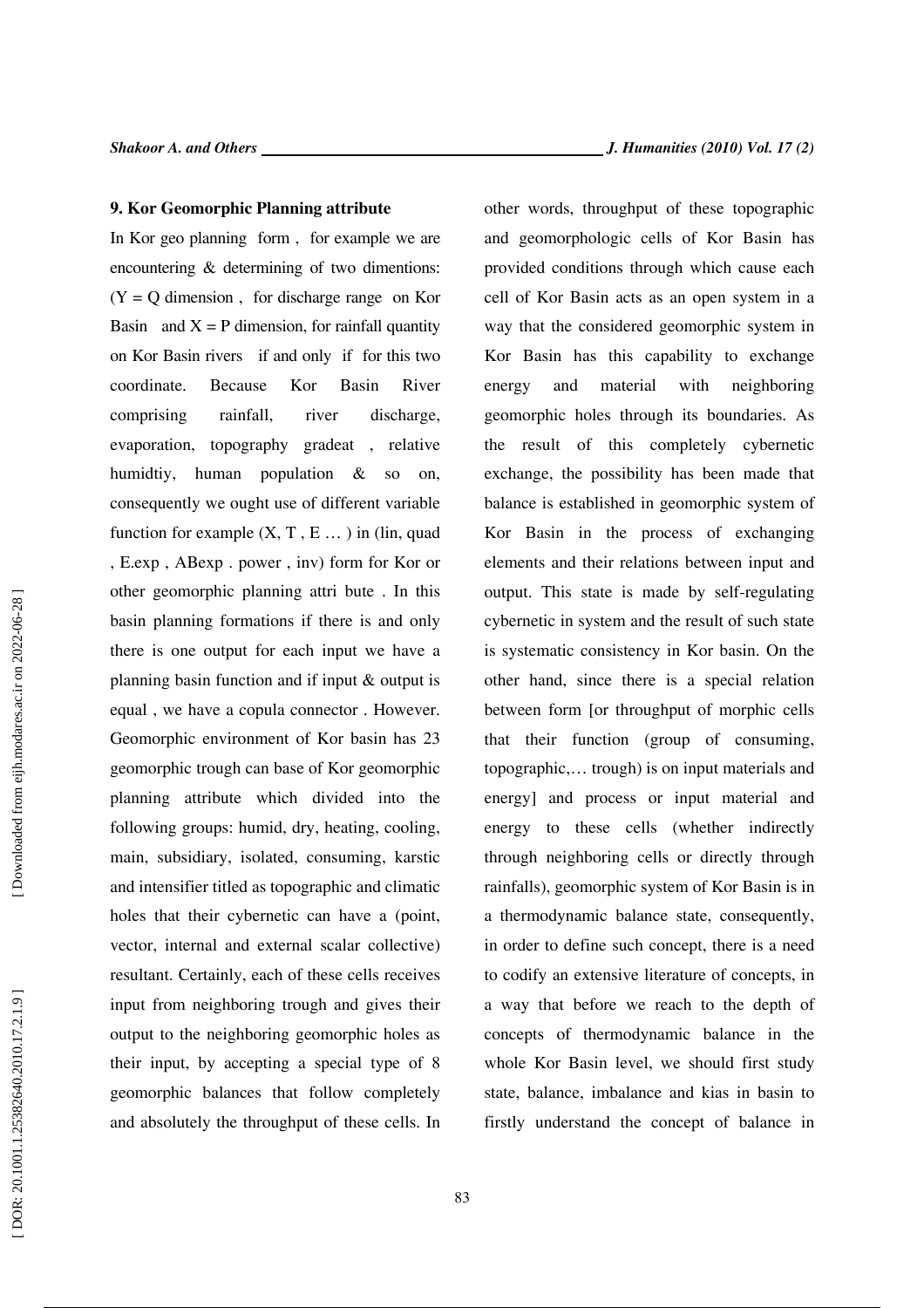general and secondly to the spectrum of the concept of balance and steady in different states. But it should be noted that mathematical definition of thermodynamic balance in Kor basin is not possible without resorting to non-linear functions. In other word, this model represents extreme tendency of geometric system of Kor Basin to reach balance equal to the second law of thermodynamics. As we know the first law of thermodynamics states that the difference of final energy and initial input to Kor basin is equal to the sum of work done on the basin by this energy in addition to that amount of energy which is radiated from Kor Basin as heat based on the law of material conservation. Based on material conservation law, the second law also states that energy flow from the level with maximum potential to the level with minimum. In other words, energy resulted from mean annual rainfall of Kor Basin or even rainfall in glacial period in quaternary climatic fluctuation or maximum rainfall of the basin in the process of climatic fluctuations and changes established potentially on basin cause its flow to basin level, that is Bakhtegan Lake. Classically, this energy flow should cause doing work on basin level, or in other word, cause making and changing geomorphic levels of basin to make again balance between input and output energy to the basin. To state this model, we can use the following three functions:

| $(Y=1:X)$ | (13) |
|-----------|------|
|-----------|------|

| $(Y=e^{\Lambda}X)$ | (14) |
|--------------------|------|

 $(Y = \sin X: X)$  (15)

In each function, in this systematic model, after putting energy and material to geomorphic system of Kor Basin, the basin trends to thermodynamic balance and makes itself balanced as soon as possible. However, it should be noted that in practice just 10% of the total rainfall to Kor Basin changes to kinetic energy (negative entropy) and the remaining input material and energy to the basin is distributed in a way that practically enters positive entropy cycle in geomorphology of Kor Basin due to cybernetic between geomorphic cells (subbasins). In fact, the considerable point in applying thermodynamic balance in Kor Basin is that after the entry of energy and material to geomorphic levels of Kor Basin, cybernetic system of basin tries to approaches basin to a balance level in a minimum possible time, due to this fact, the input energy is distributed among phormic levels. This state is due to input structure of Kor Basin. In other words, to establish thermodynamic balance on a geomorphic basin, the occurrence of two balance states is possible. First: after the energy entered geomorphic basin considering the throughput defined by the considered basin (rate of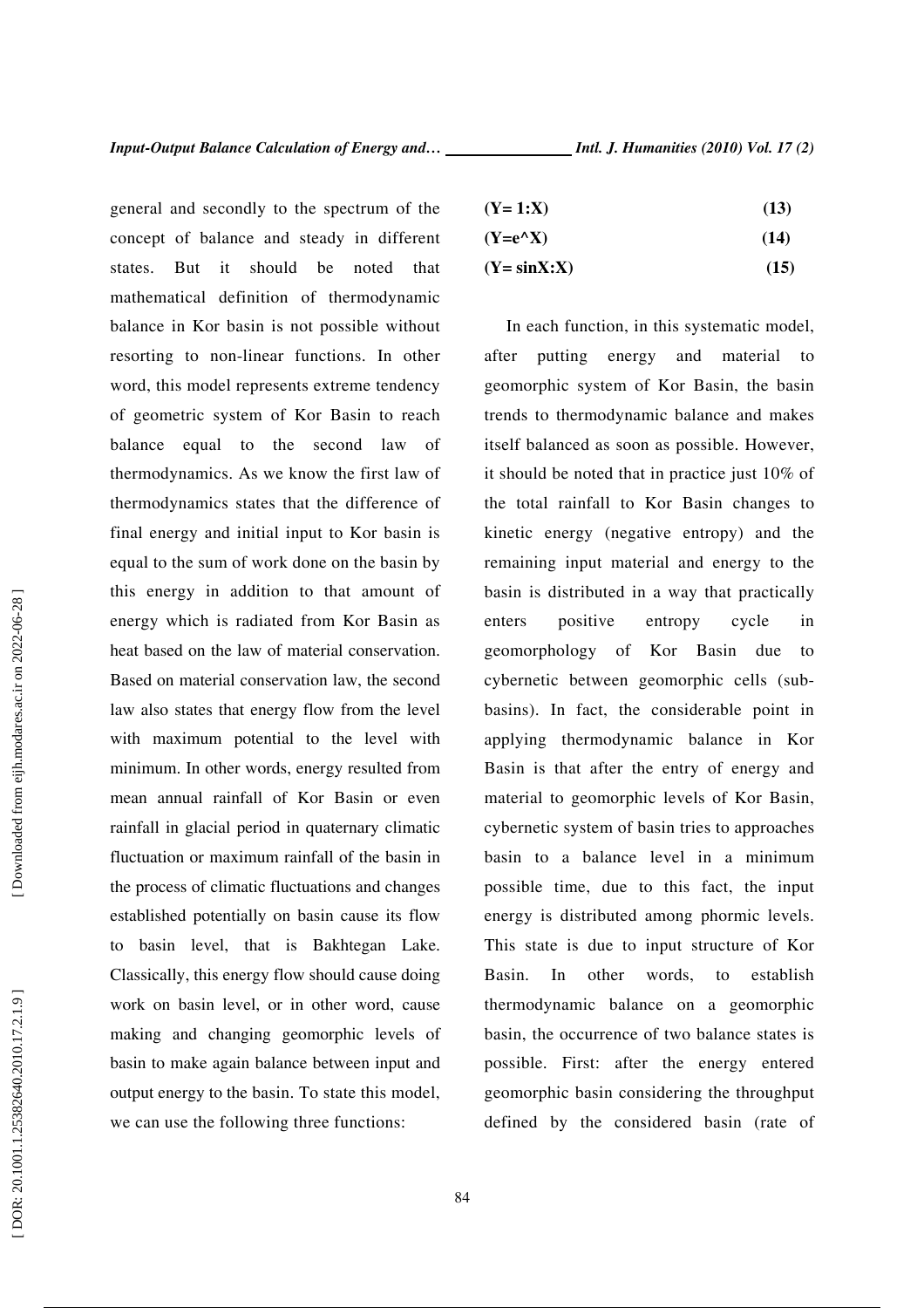permeability, evaporation, transpiration, slope, topographic state, rate of vegetation and geologic structure of basin…), the great part of input energy and material to the considered basin is not distributed among neighboring sub-basins, but cause alteration and erosion in geomorphic cells of the basin. Downward movement of input and output energy and material in this state has thermodynamic form. In this case we have a basin which moves to thermodynamic balance, but at the same time, the considered basin is a basin with negative entropy. That is in this state, disorder in the basin is maximum. Second: after the energy and material entered geomorphic level of basin, due to throughput cybernetic defined by the basin, input energy and material are distributed among geomorphic levels, in other words, we face a negative feedback (positive entropy) in the output which has been caused due to distribution of material and energy between geomorphic levels, not because of negative entropy in the basin. Certainly, based on the findings of the present research, Kor River Basin is the second aforementioned state. In other words, receiving the present rainfall or encountering regional changes and fluctuation even by receiving maximum threshold quantities, Kor Basin distributes input energy between geomorphic levels of Kor Basin in a way that we face maximum positive entropy due to throughput defined by geomorphic levels of basin for systemic cybernetic of geomorphologic model of the basin that this important fact shows order in the basin of Kor river. In fact, Diagram (1) classically represents change and fluctuation in the input of Kor Basin. In other word, diagram of homographic function **(Y=1:x)**  classically expresses quaternary climatic fluctuations and diagram of Trigonal function**(Y=sinX:X)** expresses climatic fluctuations in Kor Basin. The aforementioned diagram, which has been classically drawn based on input and output of Kor Basin in normal and maximum threshold of the basin ( in Kharameh hydrology station, the most end of Kor river entrance to base level that is Bakhtegan lake), shows that incase of any alteration or fluctuation is made in input energy and material to Kor Basin (tectonic, neotectonic and rainfall changes or fluctuations ), the basin tries to approach homographic asymptote with vector cybernetic to its geomorphic levels as soon as possible, that this important fact indicates establishment and dominance of the most subtle thermodynamic balance on Kor basin. As Diagram (1) shows classical expression of functions in thermodynamic balance of geomorphic cybernetics such as balance dominating all geomorphic system of Kor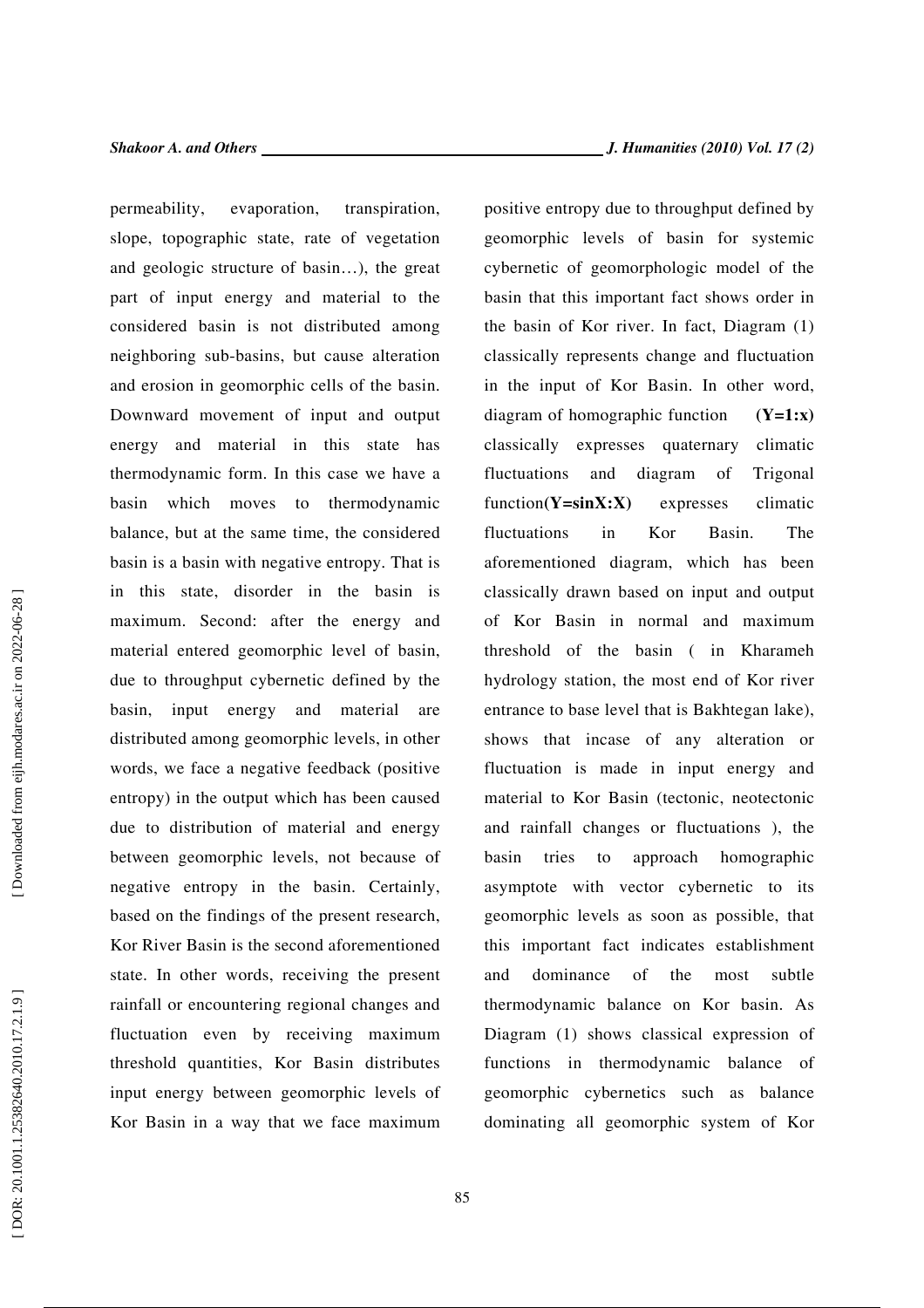of thermodynamic balance, first the table of basin output in the most end of hydrology station of Kor Basin in Kharameh was drawn for 15 years from 1969 to 1983 in average

basin is  $(Y = x^{\lambda} - 1)$ . In quantitative calculation

and maximum state and then output average discharge amount was drawn from both series. 15th-year average discharge of Kor River (19.7 m<sup>3</sup>/s) enters material mass of :  **19.7 \* 3600 \*24 \* 365 = 621 259 200 ( 16 )** 



 $\mathbf{1}$ 

**Diagram 1** Thermodynamic equilibrium form of Kor Basin **.**

 $(621 \t259 \t200)$  m<sup>2</sup> out of the total input material resulted from rainfall to Kor basin that

is (6 805 200 000) as an output to the base level of Bakhtegan lake that is the base level of basin.

#### **(318:1000) \* (21 400 \* 10 000 000)= 6 805 200 000 m (17)**

In other words, Bakhtegan Lake receives just 9.1% of the total present input material to Kor basin (interglacial period) as the output of Kor Basin and input to itself. The average rainfall of maximum kiasic of basin is calculated through equation equal to 1320 mm that in average this amount causes the occurrence of maximum thresholds. This amount of rainfall enters  $2/8x$  (10^10) m<sup>3</sup> to the basin from which, 2 576 678 040  $m<sup>3</sup>$ 

enters Bakhtegan lake as an output from Kor basin considering mean of maximum debits. By finding kiasic relation that is a classic symbol of thermodynamic relationship between input and output of energy and material to a system (Conrad,1986: 9) in rainfall to Kor basin in normal and maximum states, expression of dominant thermodynamic balance to Kor basin is defined based on the following equation: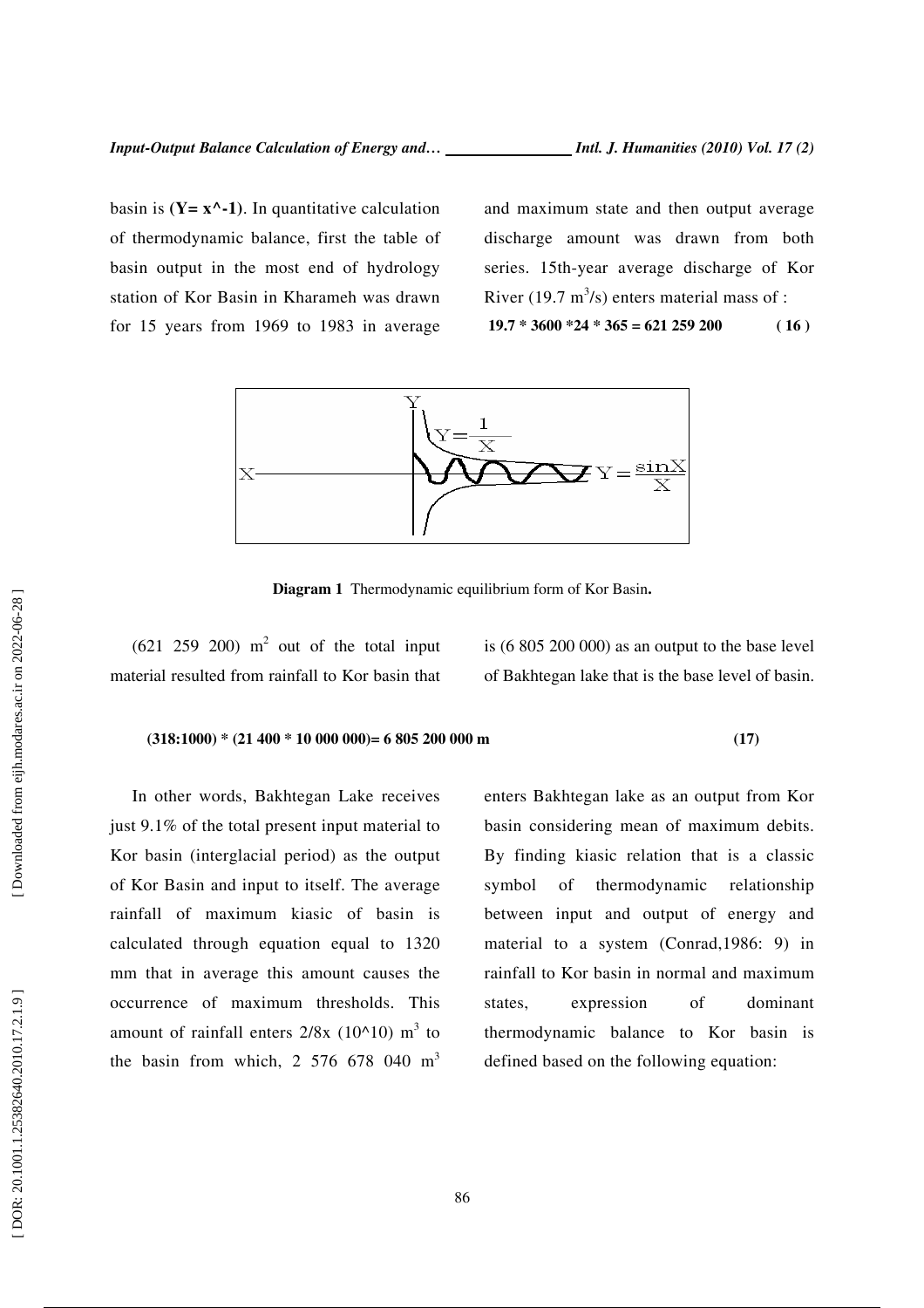| Year | Average    | Maximum    |
|------|------------|------------|
| 1969 | 8.9        | 34.6       |
| 1970 | 1.8        | 33.3       |
| 1971 | 10.9       | 73.6       |
| 1972 | 14.55      | 60.5       |
| 1973 | 11.7       | 44.52      |
| 1974 | 20.0       | 109.0      |
| 1975 | 36.2       | 95.4       |
| 1976 | 19.0       | 79.32      |
| 1977 | 48.2       | 147.9      |
| 1978 | 29.5       | 150.2      |
| 1979 | 35.7       | 111.1      |
| 1980 | 25.3       | 81.5       |
| 1981 | 16.8       | 87.0       |
| 1982 | 13.6       | 69.0       |
| 1983 | 2.8        | 47.8       |
|      | Mean: 19.7 | Mean: 81.7 |

**Table 2** Average and maximum discharge of Kor in most end of Basin Station . Kharameh in

 $Q = (e^{\lambda}15.9) * (P \wedge (0.997))$  (18)

In the above equation, P is the input rainfall to the basin and the amount of water in  $m<sup>3</sup>$  for the basin and Q is the amount of basin discharge in the last station of Kor River and in the entrance of river to the base level of Kor Basin that is Bakhtegan Lake. The abovementioned thermodynamic function states balancing establishment on Kor Basin that after receiving any fluctuation in the basin entrance, immediately throughput of basin causes

negative feedback (positive entropy) in the basin output in base level of basin that is Bakhtegan lake by distributing input energy to the basin with a vector cybernetic based on the second rule of thermodynamic. In fact, the main factor in thermodynamic balance state of Kor basin which caused stability of Kor Basin in spite of its tendency for joining base level of Persian Gulf or central basin of Iran, is the throughput cybernetic role of basin including state of tectonics, slope, topography, wrapping up and down, operation, permeability and karst

 $\overline{a}$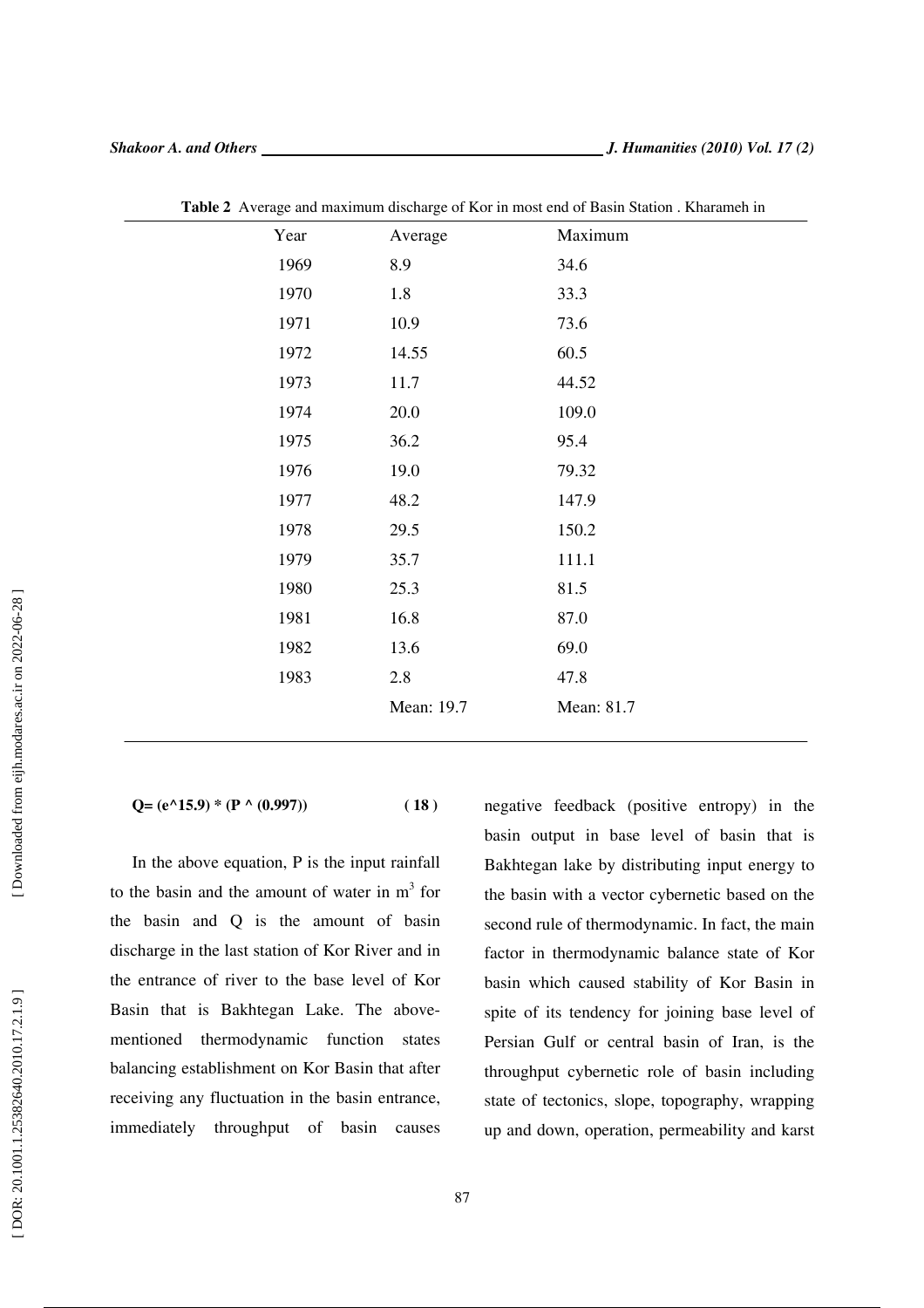fundamental of the entire basin. In other words, the occurrence of fluctuation and climatic changes whether in glacial period or at present time (interglacial period) has existed in Kor Basin like other neighboring basins, but volume control of runoffs which have affected the basin due to these fluctuations and climatic changes, has been distributed in a way that it has not caused spatial change in collapsing its stability by direct affect of input cybernetic of Kor Basin. In other words, input of Kor Basin encompasses geomorphic forms of basin and its complications. These geomorphic forms and views have been initially formed by internal forces of earth, but they have formed their special geological structures from residual sediments produced in basin during the past geological era. In other words, geological structures of basin caused geomorphic formation of Kor Basin by tectonic, neotectonic, fluctuations and quaternary climatic changes and completely maintained the stability of geomorphic cybernetic operation of basin against these changes (considered as input to basin) during the time based on thermodynamic balance rule even when maximum threshold level amount are entered during glacial period.

#### **10- Results**

The earth is appeared in different forms in nature and the forms always incurred changes slowly or even sometimes very fast. Therefore, the role of geomorphologic studies in land development is certain. The majority of changes are naturally made in the surface forms of land as the result of the change in rainfall time, deposit amount of water flows or changes of basic levels. Therefore, the significance of present research can be summarized in this principle that stability and type of geomorphologic balance in Kor Basin or any other basin of river can be determined by calculating balance of input and output energy and material to basin and give quantitatively a vector resultant from past, present and future geomorphic state of to the managers to make plan for basin by determining the most logical management system to get the highest rate of productivity with the least fluctuation or change in geomorphic balance and stability in Kor Basin ( Renwick, 1992: 270).In other word , the first function that view of the data base on Kor Basin, in deed, expression the basin planning, for example, discharge and precipitation relation. If, we derivated in definite points, we calculated Kor Basin equilibrium, and if, we integrated Kor functions we calculated Kor Basin stability. For example in  $Q = [(e^{\lambda}20) (P * 0.0122)]$  function we have a plan between Kor Basin discharge and precipitation. If we derivative this plan to definite points we calculate the Basin Equilibrium for each Q or P to each other, and if we integrated this fuction in definite Q or P we calculate the Kor Basin Stability: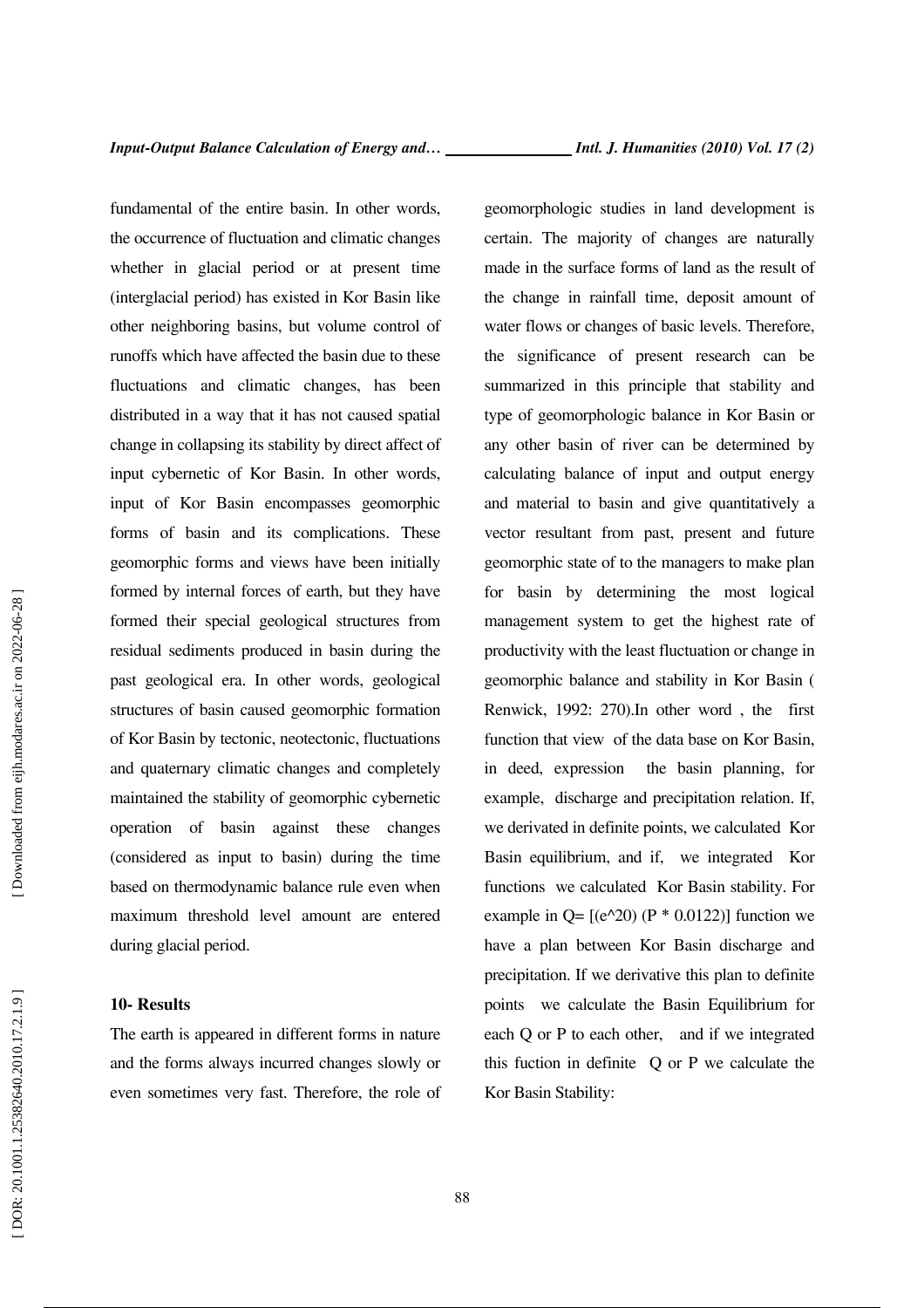**15.9** 

 $Q = (e^{\Lambda}15.9) * (P \Lambda (0.997))$ -------------bace planning calculated structure number 16 function

 $d/dp = (e^{A}15.9) * (P A (0.997)) = (e^{A}15.9) [P A (8.58<sup>-8</sup>)]$ ------------ derivative plan to definite points for calculate the Kor Basin Equilibrium for each P quantity **( 19 )** 

and :

$$
P = e[ (h^{ln(Q + \frac{15.9}{e})}) : (-0.9878)]
$$
 \n
$$
P = e[ (h^{ln(Q + \frac{15.9}{e})}) : (-0.9878)]
$$
 \n
$$
P = e[ (h^{ln(Q + \frac{15.9}{e})}) : (-0.9878)]
$$
 \n
$$
P = e[ (h^{ln(Q + \frac{15.9}{e})}) : (-0.9878)]
$$
 \n
$$
P = e[ (h^{ln(Q + \frac{15.9}{e})}) : (-0.9878)]
$$
 \n
$$
P = e[ (h^{ln(Q + \frac{15.9}{e})}) : (-0.9878)]
$$
 \n
$$
P = e[ (h^{ln(Q + \frac{15.9}{e})}) : (-0.9878)]
$$
 \n
$$
P = e[ (h^{ln(Q + \frac{15.9}{e})}) : (-0.9878)]
$$
 \n
$$
P = e[ (h^{ln(Q + \frac{15.9}{e})}) : (-0.9878)]
$$
 \n
$$
P = e[ (h^{ln(Q + \frac{15.9}{e})}) : (-0.9878)]
$$
 \n
$$
P = e[ (h^{ln(Q + \frac{15.9}{e})}) : (-0.9878)]
$$

These function is planning Kor Basin formatting in Thermodynamic equilibrium fundamental , that is concept of Kor Basin planning formation which based on at least two dimention in form of liner function to maximum 3 dimention in trigonometrical ( $e^{\Lambda}$  x ) hyperbolic form . In each previous form we can integrate the (P&Q) in vertical or horizontal expanding , in this case we can act on Kor Basin Management agent .

$$
\int_{(e^{\Lambda} 15.9)^*}^{b} (P^{\Lambda} (0.997))
$$
 for Kor Basin Spatial management on volume of rain quantity (21)

for example if (a  $\&$  b) are being 275  $\&$ 390 (mm) for two different year in Kor Basin , the precipitation volum on surface Basin will be :

| 390mm                                                  | $^{\prime}$ 11 m/3 |
|--------------------------------------------------------|--------------------|
| $(e^{\Lambda}15.9) * (P^{\Lambda}(0.997)) = 3.02 * 10$ |                    |
| $275$ mm                                               |                    |

However we have had 3.02\*10^11 m/3 body water in Kor Basin Surface . If in this case we calculate the Potential Energy . evaporate range and …. In vector matrix shape we will have spatial management that on it each humen and natural formation have logical concept . In Kor Basin Management we have : I : input energy for example sun radiation (1 dimention), precipitation (2 dimention ), infiltration ( 3 dimention) in Kor Basin ,II : through out , for example Kor Basin Geomorphic land form structure , III : out put : vectoric variations resultant of these factors in definite points , in horizontal integrated (at the most 3 dimention ) in Kor Basin with concept of risk management Kor Basin formations , and vertical integrated ( at least 3 dimention ) , that these formation are spatial surface of Kor Basin management in form of :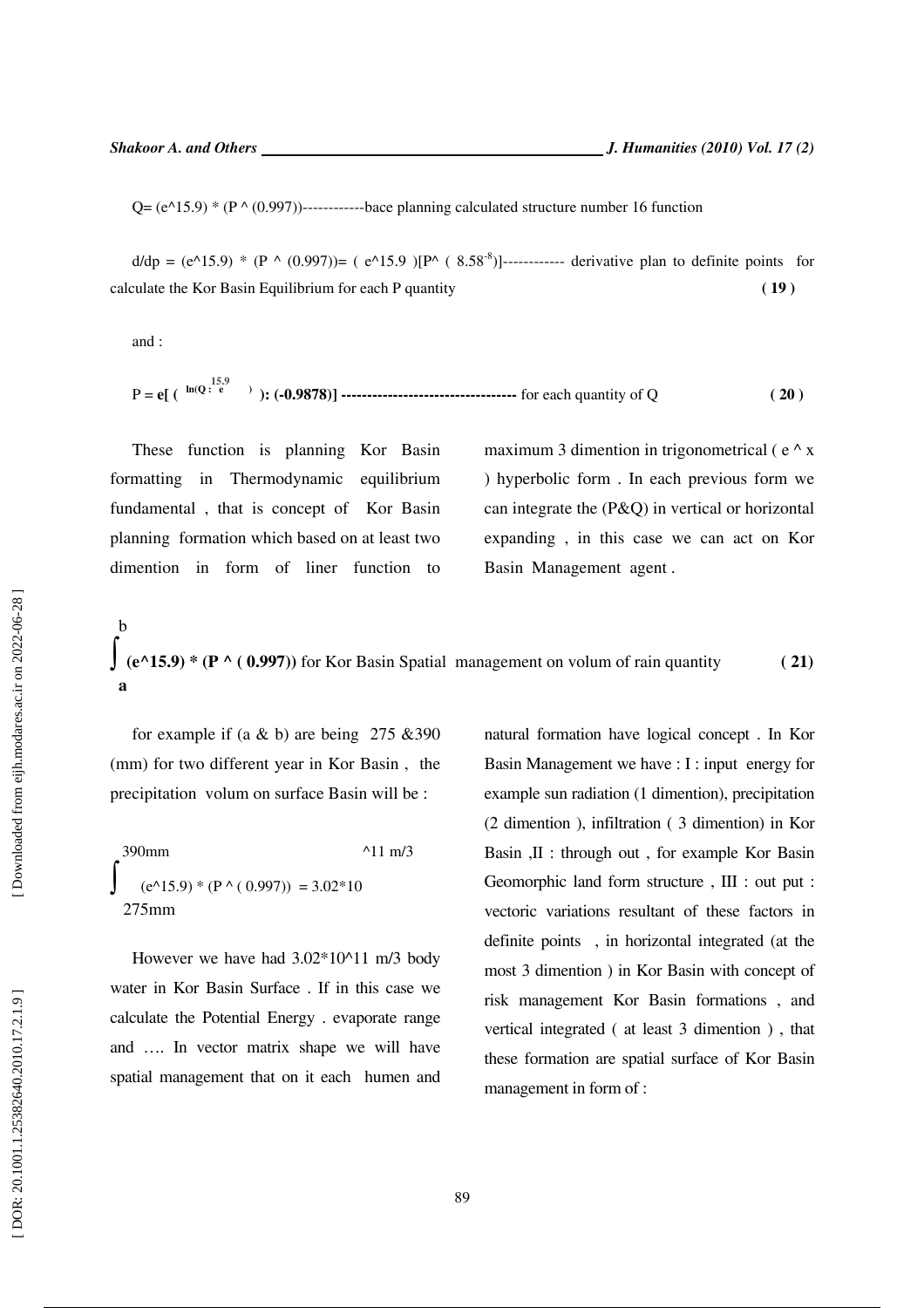### b ∫23000 **p (**net Kor atmosphere precipitation quantity) first dimention of Kor Basin at least planning form **--(22 ) a**

**15.9**  β ∫ <sup>23000</sup> **e ^[(ln(Q : e )): (-0.9878)]** second dimention of Kor Basin discharge at the most planning form or atα

least risk management ---------------------------------------------------------------------------------------- **(23 )** 

**15.9**   $\beta$   $\lambda$ ∫ <sup>23000</sup> **e ^[(ln(Q : e )): (-0.9878)] ) : (**∫ **(e^49.6 \*cos**Ө **) )** second dimention of Kor Basin  $\alpha$  ω vectoric variations resultant of these factors in definite points , in horizontal integrated (at the most 3 dimention) for crisis Management -------------------------------------------------------------------------------- **(24 )** 

In these functions , a and b are minimum and maximum of Kor Basin yearly precipitation, β and α **are** minimum and maximum of Kor Basin discharge in definite time points,  $\lambda$  and  $\omega$  are minimum and maximum Kor Basin latitude . vectoric variations resultant of these factors in definite points , in horizontal integrated (at the most 3 dimention ) is variation natant Kor Basin surface shape that in bace of it , managers can contoroled the Kor Basin humen and natural responding .

#### **References**

- [1]Allen, J. R. L., 1974, Reaction, Relaxation and Lag in Natural Sedimentary Systems, *Earth*
- [2]*Science Reviews*, pp. 263 342.
- [3]Barthes , B , Roose,E *. 2002* . Aggregate stability as an indicator of soil susceptibility to run off and erosion validation at several levels . p 133 – 149
- [4]Bertalanffy, Ludwig von., 1973, *General System Theory*, George Braziller, New York, Section 10, p. 25.
- [5]Chorley, R. J., 1962, Geomorphology and General Systems Theory, *U.S. Geol. Surv*.,  $pp.1 - 10$ .
- [6]Conrad, V., 1986, *What is the use of Chaos?* In A. V. Holden, ed., Chaos, Princeton, NJ: Princeton University Press, pp. 3 – 14.
- [7]Davis, W. M ., 1899, The Geographical Cycle, *Geogr. J.,* 14, pp. 481 – 504.
- [8]Gilbert, G. K., 1877, Report on the Geology of the Henry Mountains, U.S. Geographical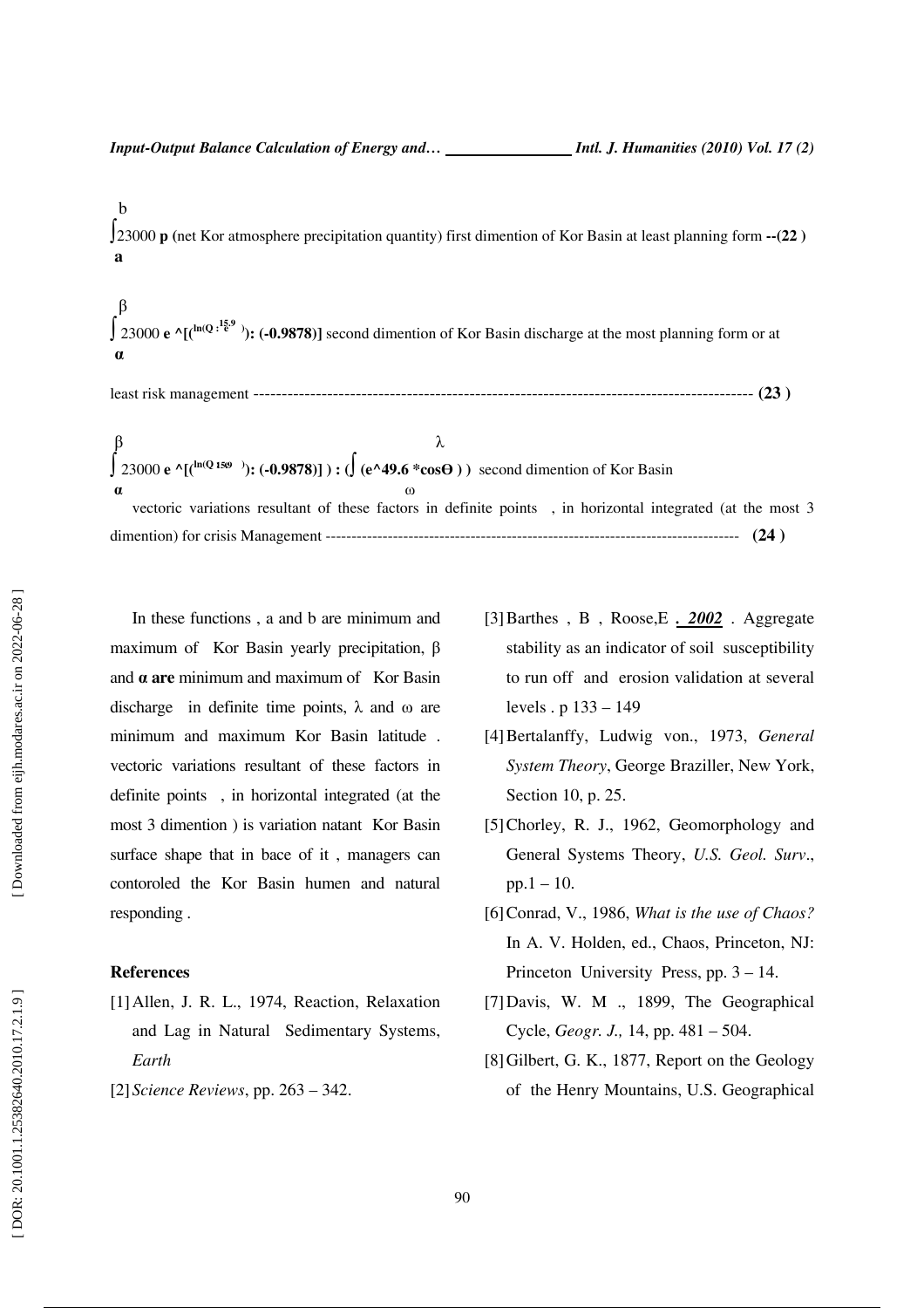and Geological Survey of the Rocky Region, Washington, p. 261.

- [9] Hack, J. T., 1975, *Dynamic Equilibrium and Landscape Evolution*, State Univ. New York, pp. 87 – 102.
- [10] Hack, J. T., 1960, Interpretations of Erosional Topography in Humid Regions, *American Journal of Science*, pp. 88-97.
- [11] Halliday, D. and Resnik, R., 1978, *Physics*, John Wiley & Sons, pp.133 – 178.
- [12] Kamaneh, A., 2006, *On the Role of Quaternary Local and Climatory Base Level Changes On the Kor Basin Geomorphologic Evolution*, Unpublished Ph. D. Dissertation, Isfahan University (In Farsi).
- [13] Kaviyani, M. R. and Alijani, B., 1998, *Principles of Climatology*, Samt (In Farsi).
- [14] King, L. C., 1953, Canons of Landscape Evolution, *Geol. Soc*. Am., pp. 721 – 752.
- [15] Morris, D. C. and Heerdegen, R. G., 1988, *Automatically Derived Catchment Boundaries and Channel Networks and their Hydrological Applications,* Geomorphology, pp.131 – 141.
- [16] Penck, W., 1924, *The Morphological Analysis in the Physical Geology*, Engelhorns Nachf, pp.260 – 298.
- [17] Ramesht, M. H., 2007, Equilibrium of the geomorphology views, *Geographical*

*Research Quarterly,* Tehran university,No60 (In Persian).

- [18] Ramesht, M. H., 2003, Chaos theory in geomorphology, *Research Bulletin of Isfahan University*, Vol. 15, No. 1 (in Persian).
- [19] Renwick, H. W., 1992, *Equilibrium, Nonequilibrium Landform in the Landscape Geomorphology*, Elsevier Science, Amsterdam, pp. 265-276.
- [20] Siler ,w . Buckley ,J . *2005* . Fuzzy expert systems and fuzzy reasoning . John Wile &Soms , p ( 34 – 192 )
- [21] Smally, N. S. and Vita–Finzi, C., 1969, *The Concept of System in the Earth Sciences, particularly, Geomorphology*, pp. 551-590.
- [22] Strahler, A. N., 1950, *Davis Concept of Slope Development Viewed in the Light of recent Quantitative Investigations,* A. N. Assoc., pp. 209 – 213.
- [23] Strahler, A. N., 1952, Dynamic basis of geomorphology, *Geol. Soc. Am. Bull*., pp. 923 – 938.
- [24] Dahlhaus 2003, Lecturer, Geology Department, Ballarat University. Consultant to Private Industry .
- [25] Joycy.E.B 2004 . Geomorpholog plans . Department, Melbourne University. Technical Convener.